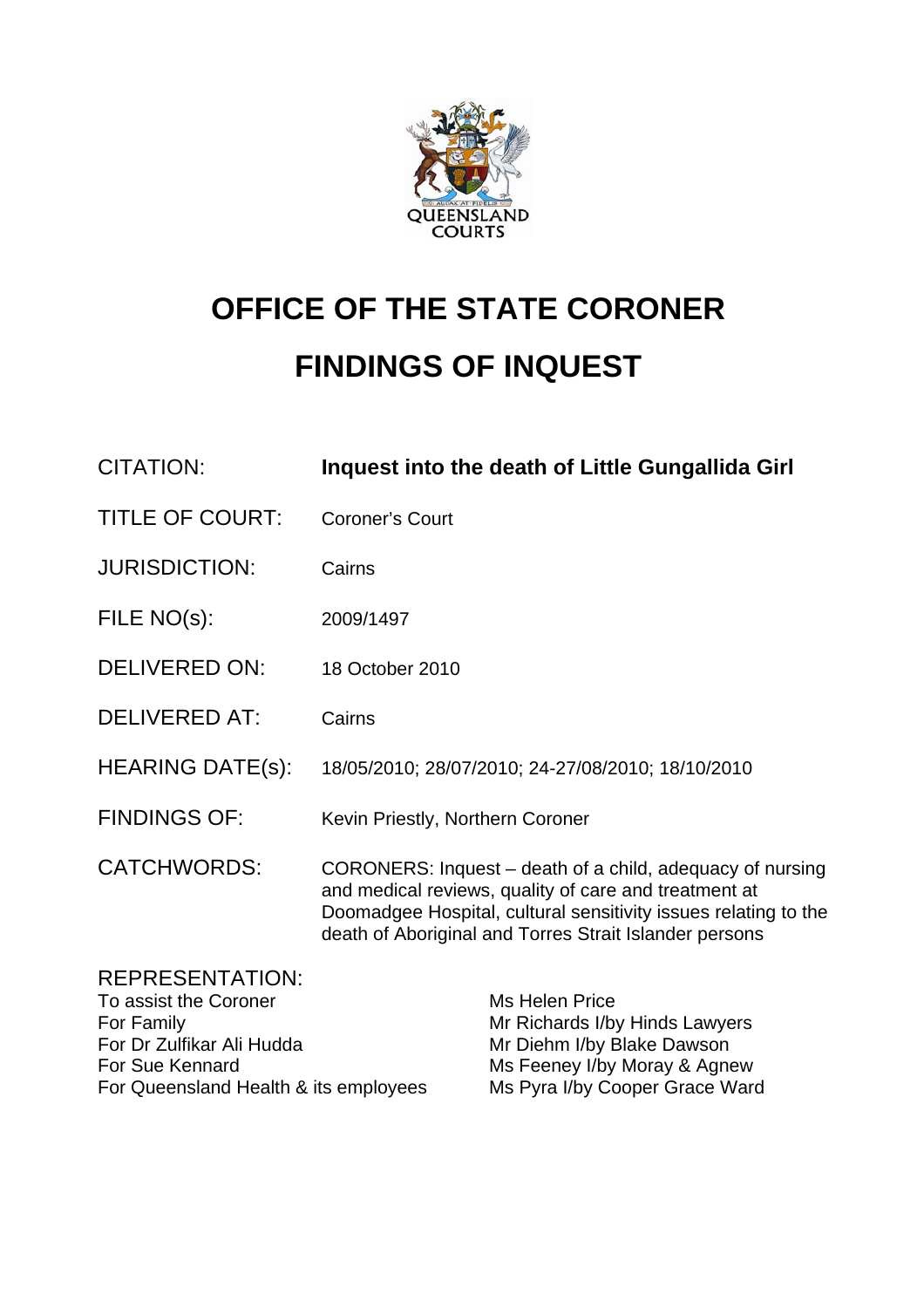## **FINDINGS**

Little Gungallida Girl was 4 years of age and resided with her parents, Athol Walden Junior and Regina Nero, and her grandparents, Athol Walden Senior and Katrina Walden, together with two siblings at 224 Diamond Street Doomadgee.

In July 2009, the normally healthy and active Little Gungallida Girl did not appear well. At the same time, the community of Doomadgee was on alert for the swine flu epidemic. On 17 July 2009, Doomadgee had its first recorded case of swine flu. There were serious public health concerns about the potential harm an epidemic might cause this community. The Doomadgee Hospital was experiencing a large increase in the number of presentations with flu like symptoms. It was in this context that Little Gungallida Girl presented to Doomadgee Hospital.

The medical records show that Little Gungallida Girl presented on 19 July, 21 July and 22 July 2009. There is also evidence to suggest that she was presented to the Doomadgee Hospital on at least one other earlier occasion but was unable to be seen. On the first few occasions, she was seen with a raised temperature but did not appear distressed. She was treated conservatively.

On the night of 22 July 2009 she represented in the company of her grandmother and mother. She appeared to be in distress and breathing rapidly. Dr Hudda examined her and diagnosed an upper respiratory infection. She was admitted to the hospital overnight for observation and the infection treated with antibiotics. She appeared to settle, slept well overnight and had stabilised by morning. By mid morning, she appeared to have improved.

At approximately 4.00pm on 23 July 2009 Little Gungallida Girl's condition suddenly deteriorated. Arrangements were made to transfer her via RFDS to Mt Isa. However, Little Gungallida Girl's condition deteriorated further and in the presence of her parents, grandparents and medical staff she vomited and went into cardiac arrest. Efforts to resuscitate her were unsuccessful and she was pronounced deceased.

## *Cause of Death*

On 28 July 2009 Dr Paull Botterill conducted an autopsy and concluded that Little Gungallida Girl died due to an aspiration of vomitus and its treatment due to rheumatic carditis against a background of respiratory tract infection. Dr Botterill concluded his autopsy report with the following summary of his findings and opinions:

*"In plain terms, post mortem examination showed collapse of both lungs, placement of the emergency breathing tube in the soft tissues in front of the windpipe, some air and blood within tissues in the adjacent soft tissues of the neck, air within the stomach, some bleeding within the pancreas, and some air within the fatty tissues hanging off the edge of the stomach. In spite of the lung collapse, there was a suggestion of particular firmness of the upper part of the right lung. Other findings included enlarged lymph glands.* 

*In my opinion, at the time of autopsy, the cause of death was unclear, although the findings would have been consistent with a recent viral infection complicated by vomiting and inhalation of vomitus. Unfortunately, post mortem examination may not be able to demonstrate specific features (such as presence of vomitus material within the outer airways) that might appear to confirm this process, particularly because of the relative proximity of the episode of vomiting / inhalation prior to the*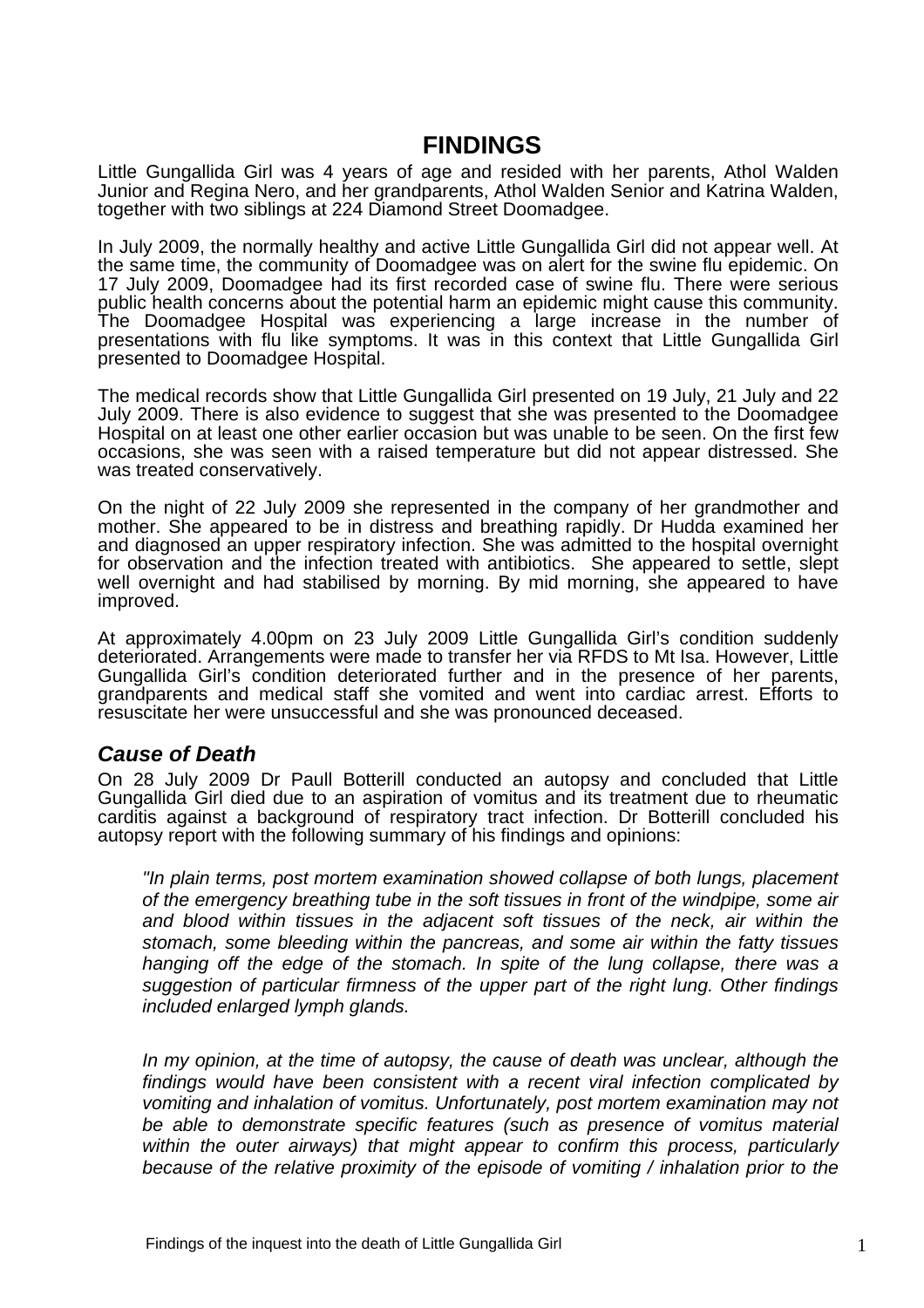*time of death, as well as because of the effects of subsequent resuscitation efforts. The nature of the presumed recent viral infection was difficult to identify at the time of post mortem examination. It was also difficult to ascertain at that time whether transfer of the child to another facility in the preceding days would have necessarily had any impact upon the likelihood of the vomiting and presumed aspiration event.* 

*Further investigations were subsequently performed. Microscopic examination showed heart muscle changes consistent with rheumatic fever, marked lung congestion and displaced gastric material in the lungs, and reactive changes in the haematopoietic tissues. Cultures showed Candida in a number of specimens, which in the absence of corresponding fungal elements histologically, almost certainly represents postmortem contamination rather than genuine antemortem fungal infection. Respiratory viruses were not detected. Testing for drugs and poisons was negative."* 

Continuing his findings and opinions, Dr Botterill reported:

*"The most likely cause of severe deterioration in her condition, leading to the observed vomiting, possible perimortem aspiration and finally cardiac arrest was a cardiac rhythm irregularity complicating rheumatic carditis, although the possibility of a concurrent viral lung infection still cannot be completely excluded. The complications of attempted resuscitation, particularly the inadvertent peritracheal placement of the emergency tracheostomy tube, have further compromised the chances of her being able to be resuscitated, although it is not possible to ascertain whether she would have necessarily been able to be successfully resuscitated even if emergency tracheostomy had been successful.* 

*There may be benefit in seeking the advice of an experienced emergency physician, intensivist, or ear nose and throat specialist regarding the expected degree of expertise required for such, extraordinary resuscitation measures.* 

*The cause of death was most probably aspiration of vomitus and its treatment, complicating rheumatic carditis, further exacerbated by recent respiratory tract infection, most probably of viral origin."* 

Dr Duhig, Director of Anatomical Pathology at Prince Charles Hospital, was asked to review the findings at autopsy, the histological slides and the opinions of Dr Botterill. She concluded that the lungs showed findings indicative of aspiration complicating a preexisting respiratory illness, probably a viral pneumonia, that caused diffuse alveolar damage, a condition that has a mortality rate between 40-60%. The heart showed cardiomegaly with changes consistent with acute rheumatic carditis which may result in cardiac dysfunction including arrhythmias. Dr Duhig considered it possible that the terminal aspiration happened in the context of the lower respiratory tract infection and a heart with rheumatic carditis precipitating an arrest.

Dr Slaughter, Paediatrician, and Dr Cameron Ward, Paediatric Cardiologist, provided reports to the court, principally addressing the issue of clinical management. Both experts conceded that the cause of death determined by Dr Botterill was possible. However, each raised other possibilities, although remote. To the extent that there is any difference of opinion, I prefer the analysis of the pathological findings and the relevant disease processes of Drs Botterill and Duhig.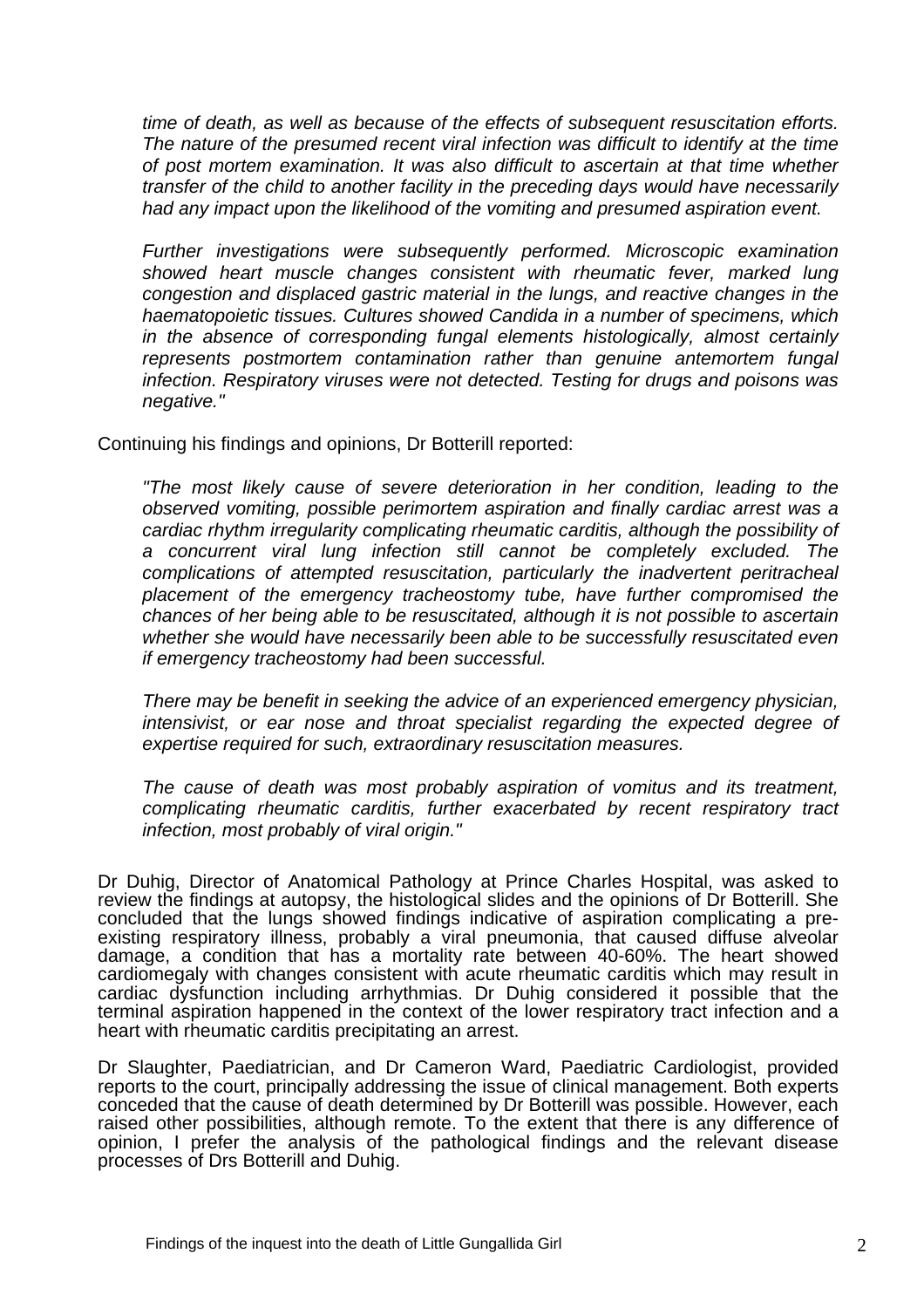I find that Little Gungallida Girl died due to an aspiration of vomitus and its treatment due to rheumatic carditis against a background of viral respiratory tract infection.

## *Issues for Consideration*

In light of the cause of death and the circumstances surrounding the death, the following issues arose for consideration in this inquest:

#### **Adequacy of Nursing Reviews**

- 1. Were the nursing reviews adequate and if not, what contributed to any inadequacy?
- 2. Did the condition of the Little Gungallida Girl warrant referral by the nurses to Dr Hudda for review, and if so, what contributed to any such failure?

#### **Adequacy of Medical Reviews**

- 1. Did Dr Hudda adequately examine, diagnose and devise treatment plans for the Little Gungallida Girl?
- 2. Did her condition warrant earlier intervention in the form of a Paediatric review and or medical evacuation to Mt Isa; and if so, when and why?
- 3. In the event that earlier intervention was required and not recognised or actioned, what contributed to that shortcoming?

Before addressing these issues, a more detailed and better understanding of the clinical narrative is necessary.

#### **Clinical Narrative**

The clinical narrative relating to the presentation of Little Gungallida Girl was not in dispute at the hearing and is extracted from the medical records. Importantly, the narrative sets the context in which the issues arise.

At about midnight on 19 July 2009 Ms Nero presented Little Gungallida Girl to the Doomadgee Hospital reporting she had a temperature and had not eaten for 3 days. EEN Kennard recorded her weight as 15.8kg and the temperature as 38.1 degrees. EEN Kennard noted Little Gungallida Girl was tolerating fluids and had no vomiting or diarrhoea. Registered Nurse Mausolf then examined Little Gungallida Girl. She found her lungs had good air entry to all fields with no wheezes or crackles. Examination of the right ear revealed no abnormality. There was wax in her left ear. RN Mausolf was unable to view her tonsils because Little Gungallida Girl would not open her mouth. Her glands showed no abnormalities. Ms Nero reported that Little Gungallida Girl had complained of abdominal pain. The abdomen was soft with no guarding. There was no evidence of urine frequency suggestive of possible urinary tract infection. Analysis of her urine showed a ph of 7 with a specific gravity of 1015, trace albumen and moderate leucocytes. Little Gungallida Girl's pulse was 158/min (normal range is up to 140), respiratory rate at 32/min (normal range is up to 30) and oxygen saturation (SpO2) of 97% (normal).

At about 12.40am RN Mausolf administered Little Gungallida Girl with 9.6ml of Panadol and 6.5ml of Nurofen. She also noted that Little Gungallida Girl had a cough and runny nose. She was swabbed for swine flu. On review at 1.10am, Little Gungallida Girl's temperature had returned to normal and she appeared happy and alert. Ms Nero was provided with a dose of panadol to take home and administer, if necessary. Ms Nero and Little Gungallida Girl returned home.

On 21 July Ms Nero presented Little Gungallida Girl to the hospital where EEN Kennard checked her temperature (38.1° - just above normal) and weight. Panadol was again administered and Little Gungallida Girl was swabbed for swine flu.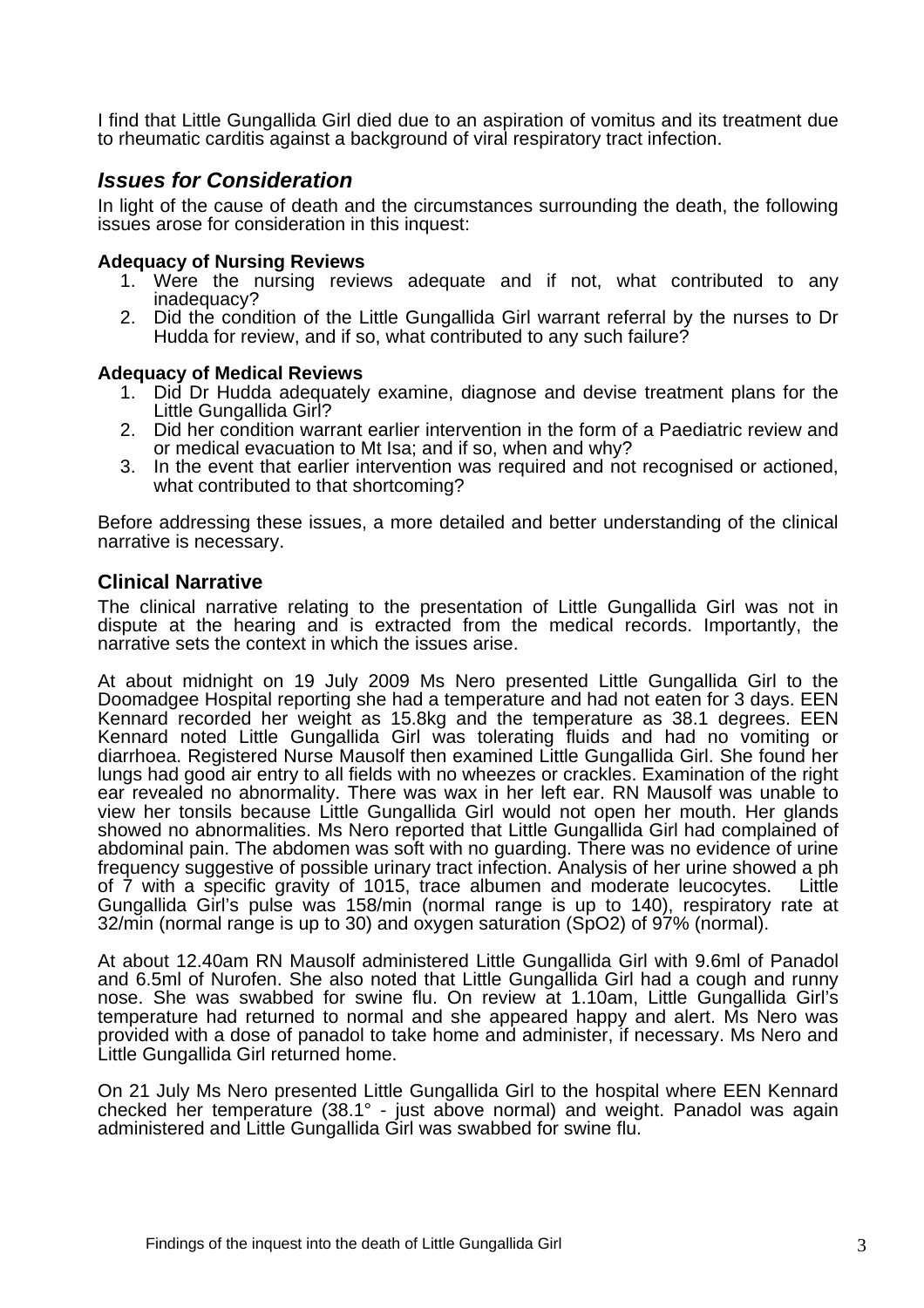At about 3.40pm on 22 July Ms Nero presented Little Gungallida Girl to the hospital where EEN Kennard recorded that Little Gungallida Girl presented for a temperature check and her temperature was recorded at 37.5°. She was then sent home.

Later that evening, the grandmother, Mrs Walden became concerned about the health of Little Gungallida Girl, fearing a more serious health complaint warranting a medical review and telephoned the Doomadgee Hospital. She spoke with EEN Kennard. During this conversation, Little Gungallida Girl's breathing was clearly audible in the background and sounded as if she was distressed. EEN Kennard requested Little Gungallida Girl be immediately brought to the Hospital.

Shortly afterwards at 10.40pm, Ms Nero and Mrs Walden presented to the hospital with Little Gungallida Girl. She was taken into the accident and emergency area by RN Mausolf and reviewed. RN Mausolf recorded that Little Gungallida Girl presented with rapid breathing (tachypnoea), a cough and a history of previous presentations over the last few days with fever. Examination revealed her temperature was 37.2°, a pulse of 148/min, a respiratory rate of 60/min (raised) and oxygen saturation of 79-80% on room air (low). Her weight remained normal at 15.8kg. Examination of lung function revealed reduced air entry to the lower lobe of her right lung, all other fields of her lungs were good and there was no wheezing or crackling from the other lung fields. RN Walsh also checked Little Gungallida Girl's lungs and confirmed RN Mausolf's findings. On administering 6 litres of oxygen per minute via an oxygen mask, Little Gungallida Girl's oxygen saturation returned to normal at 100%.

RN Mausolf was unable to view her throat because Little Gungallida Girl wouldn't open her mouth. She noted that Little Gungallida Girl had a moist cough, and a tracheal tug but no rib recession. RN Mausolf also noted a report of vomiting that night, no diarrhoea and that she had been eating and drinking.

At 10.50pm Little Gungallida Girls vital signs were again checked. The heart rate was 150/min and oxygen saturation had lowered to 78%. RN Walsh administered a nebuliser of 2.5mg of ventolin mixed with 2.5mL of normal saline. RN Mausolf contacted Dr. Hudda and requested he review Little Gungallida Girl.

Between 10.50pm and 11.40pm Dr Hudda attended the Hospital and examined Little Gungallida Girl. His medical notes are recorded as being written at 11:40pm.

He records that Little Gungallida Girl was admitted with fever, shortness of breath (rapid respirations) and a history of a cough for the past 2 days. He also notes that nasopharyngeal swabs were taken 2 days ago. Dr Hudda examines Little Gungallida Girl and records that she is not distressed. Her temperature was 37.2°, her respiratory rate was 45/min (raised), her heart rate was 120/min and her oxygen saturation on room air was 72% (low). She had a wheeze on expiration with crackles to the right lower and middle lobes of her lung.

Dr. Hudda diagnosed a respiratory tract infection. She was given 2L of 100% oxygen, started on a course of intravenous antibiotics. The antibiotic was ceftriaxone 500mg twice a day. He also prescribed Redipred 15 mg once a day to be taken orally for a total of 3 days, 225 mg of Panadol (liquid) four hourly and ventolin 2.5mg via nebuliser four hourly. He also prescribed IV fluids initially in the form of normal saline, however then prescribed saline and glucose, when informed that normal saline was not available. Dr. Hudda then left after Little Gungallida Girl had settled.

RN Mausolf and RN Walsh commenced administering the prescribed medication. RN Mausolf recorded that Little Gungallida Girl was commenced on IV fluids of dextrose/saline 3%/0.3% at 100 ml/hr at 11.40pm. IV antibiotics and RediPred were recorded as given at 11.45pm.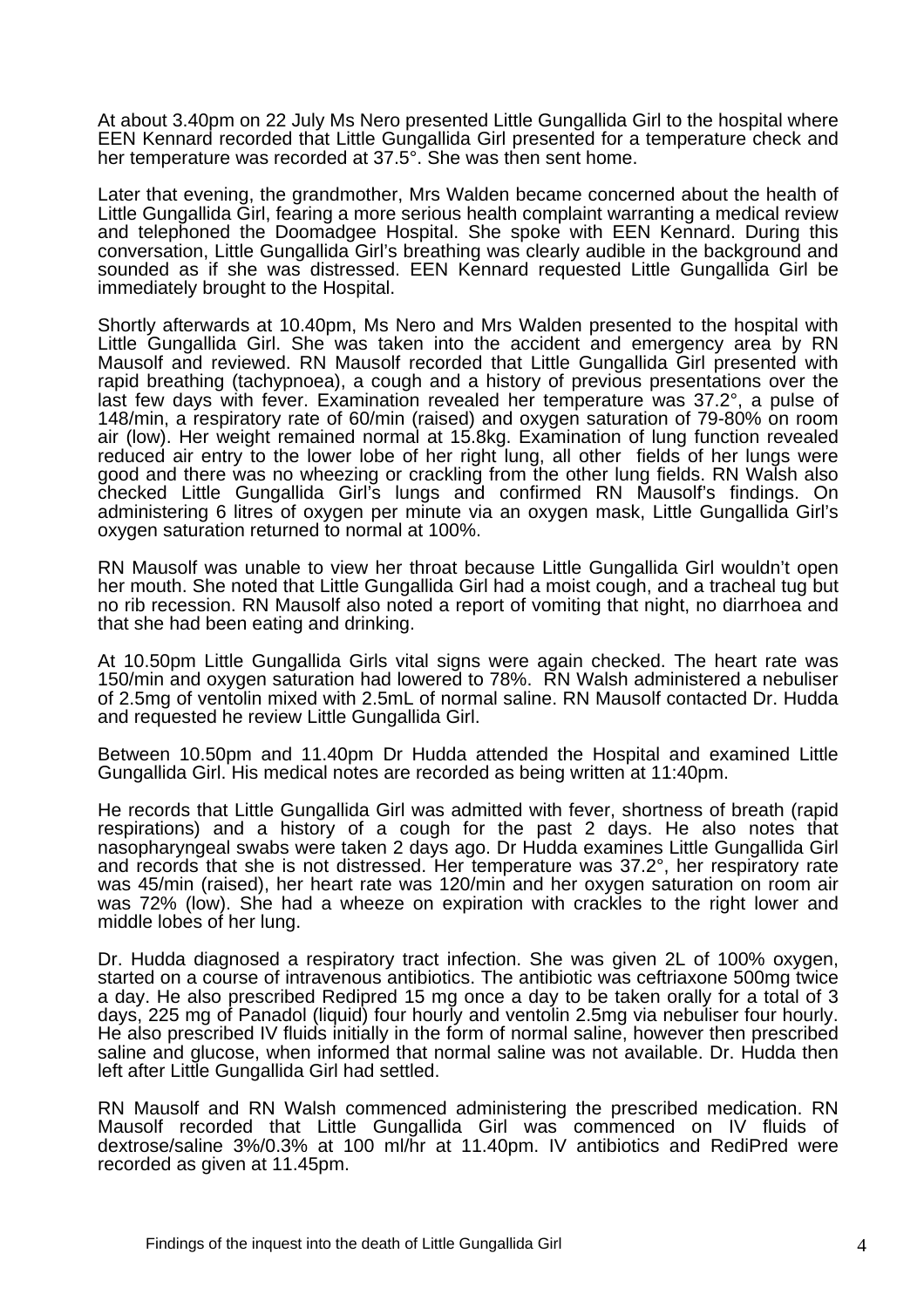RN Mausolf recorded that Little Gungallida Girl remained tachypnoeic, had a respiratory rate of 68/min, with a tracheal tug and was using the accessory muscles, but there was no rib recession. Oxygen was continued at 2 L/min and her oxygen saturation rate improved to 99-100%. She was moved into the paediatric unit with her mother Ms Nero and Mrs Walden went home. Little Gungallida Girl was noted to cough up a thick yellowish sputum. RN Mausolf and RN Walsh made a decision to commence half hourly observations until 3am and afterwards, conducted hourly observations. There observations are summarised and tabulated as follows:

| Time  | Temp. | Heart   | Respirator | O <sub>2</sub> | O <sub>2</sub> | Remarks         |
|-------|-------|---------|------------|----------------|----------------|-----------------|
|       |       | Rate    | Rate       | Saturation     | Delivery       |                 |
| 12.30 |       | 145/min | 68/min     | 99%            | 2L/min         | Asleep          |
| 1 am  | 36.6  | 139/min | 68/min     | 99%            | 2L/min         | Normal saline   |
|       |       |         |            |                |                | nebuliser given |
| 1.30  |       | 130/min | 72/min     | 99%            | 2L/min         | Asleep sweating |
|       |       |         |            |                |                | $^{\mathrm{+}}$ |
| 2 am  | 35.8  | 125/min | 68/min     | 100%           | 2L/min         | Asleep          |
| 2.30  |       | 124/min | 72/min     | 100%           | 2l/min         | Asleep          |
| 3 am  |       | 122/min | 64/min     | 100%           | 2L/min         | Asleep          |
| 4 am  |       | 118/min | 59/min     | 100%           | 2L/min         | Asleep          |
| 5 am  |       | 112/min | 56/min     | 100%           | 2L/min         | Asleep          |
| 6 am  | 35.1  | 112/min | 68/min     | 100%           | 2L/min         | Asleep /        |
|       |       |         |            |                |                | Nebuliser       |

At 1.40am on 23 July, RN Walsh informed Dr. Hudda of Little Gungallida Girl's condition (that she had a higher respiratory rate than previously recorded), consequently he ordered that the ventolin nebuliser be replaced with normal saline nebuliser.

In addition to conducting half hourly and hourly observations RN Mausolf made it her sole priority to monitor Little Gungallida Girls condition, regularly checking on her condition throughout the night, and in addition to taking the usual clinical observations. At 6.16am<br>she summarised her observations, recording that:

- Little Gungallida Girl had slept soundly all night but her respiratory rate remained very fast at 56-72/min.
- She was using the accessory muscles for respiration excessively and taking deeper breaths in (inspirations).
- Her pulse was down to 112/min, her oxygen saturation was 99-100% with 2L of oxygen per minute via a mask.
- Intravenous hydration continued at 100ml/hour, but she had not passed urine during the shift and had no oral fluid intake.
- A normal saline nebuliser had been given twice over the shift at 0100 and 0600.

The morning nursing staff (RN Strikis and RN Neal) continued to observe Little Gungallida Girl and recorded the following observations:

| ັ<br>Time | Temp | <b>Heart</b> | $\overline{\phantom{0}}$<br>Respiratory | <b>Oxygen</b> | Oxygen    | Remarks                          |
|-----------|------|--------------|-----------------------------------------|---------------|-----------|----------------------------------|
|           |      | Rate         | Rate                                    | Saturation    | Delivery  |                                  |
| 6.45      |      | 114/min      | 64/min                                  | 100%          | 2L/min    | Asleep                           |
| 7.50      |      | 121/min      | 48/min                                  | 100%          | $1$ L/min | Awake                            |
| 9.00      |      | 127/min      | 44/min                                  | 97%           | ∣Room air | Awake, bowels<br>open and passed |
|           |      |              |                                         |               |           | lurine                           |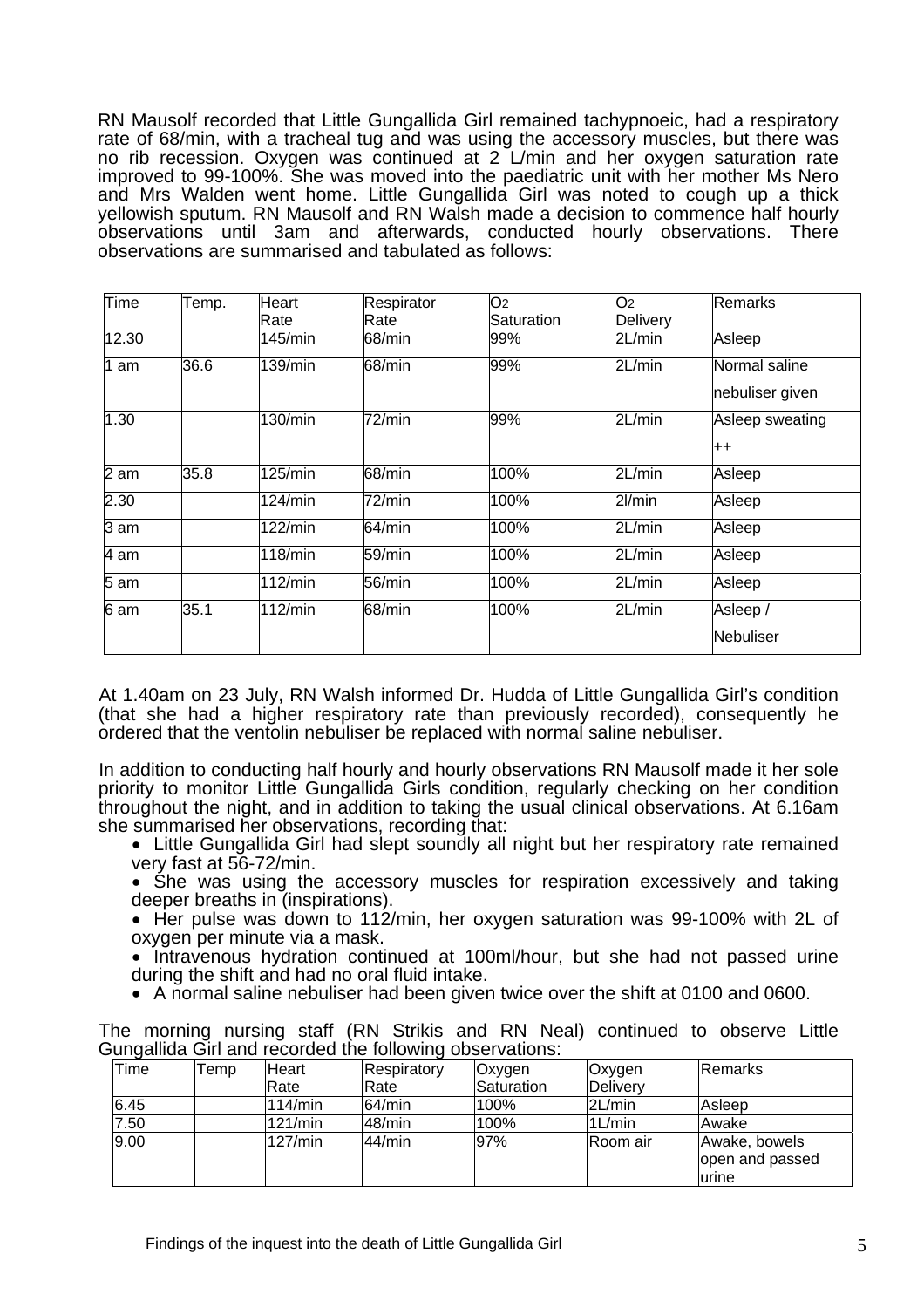RN Strikis observed Little Gungallida Girl at 7.50am and then 9am when her oxygen was ceased because she was maintaining oxygen saturation on room air. Doctor Hudda reviewed Little Gungallida Girl at 9.45am and found her to be much improved. Her oxygen saturation was 100% on room air. She was afebrile (normal temperature), but her right lung still had crackles. He ordered that the same management continue.

Temp Heart Rate **Respiratory** Rate  $\overline{O2}$ **Saturation**  $O<sub>2</sub>$ **Delivery** Remarks 10.30 124/min 42/min 97% Room Air 12.30 127/min 60/min 100% Room Air Asleep 3 pm 35.8 132/min 52/min 100% Room Air 4.05 36.8 140/min 64/min 92% Room Air Discussed with Medical officer. Treatment saline nebuliser 2L of oxygen given at 1620 4.25 Loose bowel action, passed urine, vomiting back lunch and fluids. Blood sugar level 7.3. 4.45 143/min 64/min 77-88% Room Air To toilet. Has not passed urine. Alert Seen by Dr. Hudda 4.50 Vomited undigested food. Blood stain clear mucus coughed up. 5.05 143/min 56/min 56% Room Air Probe on great toe therefore oxygen on at 10L/min – 95% via Hudson mask. Child moaning at times

The nursing staff continued to observe Little Gungallida Girl and recorded the following observations:<br>Time Temp

RN Strikis made observations at 10.30am and 12.30pm; and in her entry at 3.15pm recorded that Little Gungallida Girl's respiratory rate was 60/min at 12:30pm.

At 4.04pm RN Walker called Dr Hudda after findings of an abnormal heart rate of 140/min, a respiratory rate 64/min and an oxygen saturation of 92% on room air. Dr Hudda recorded that he advised RN Walker to give oxygen and saline via a nebuliser. He also noted that Little Gungallida Girl was afebrile.

At 4.45pm RN Walker noted that Little Gungallida Girl's oxygen saturation level dropped again and called Dr Hudda. He checked Little Gungallida Girl's chest and heard crackles in her right lung. Both Dr. Hudda and RN agreed that she needed transfer to Mt Isa. Dr Hudda left the room and telephoned the Paediatirician Dr Schemppe in Mt. Isa who accepted the referral of Little Gungallida Girl. RN Walker remained with Little Gungallida Girl and explained to her family the reasons for transfer.

At 4.50pm Little Gungallida Girl vomited undigested food into a vomit bag and had coughed up bloodstained mucous. At 5.05pm her oxygen saturation dropped to 56% on room air. RN Walker then commenced oxygen therapy at 10L/min which increased the saturation to 95%.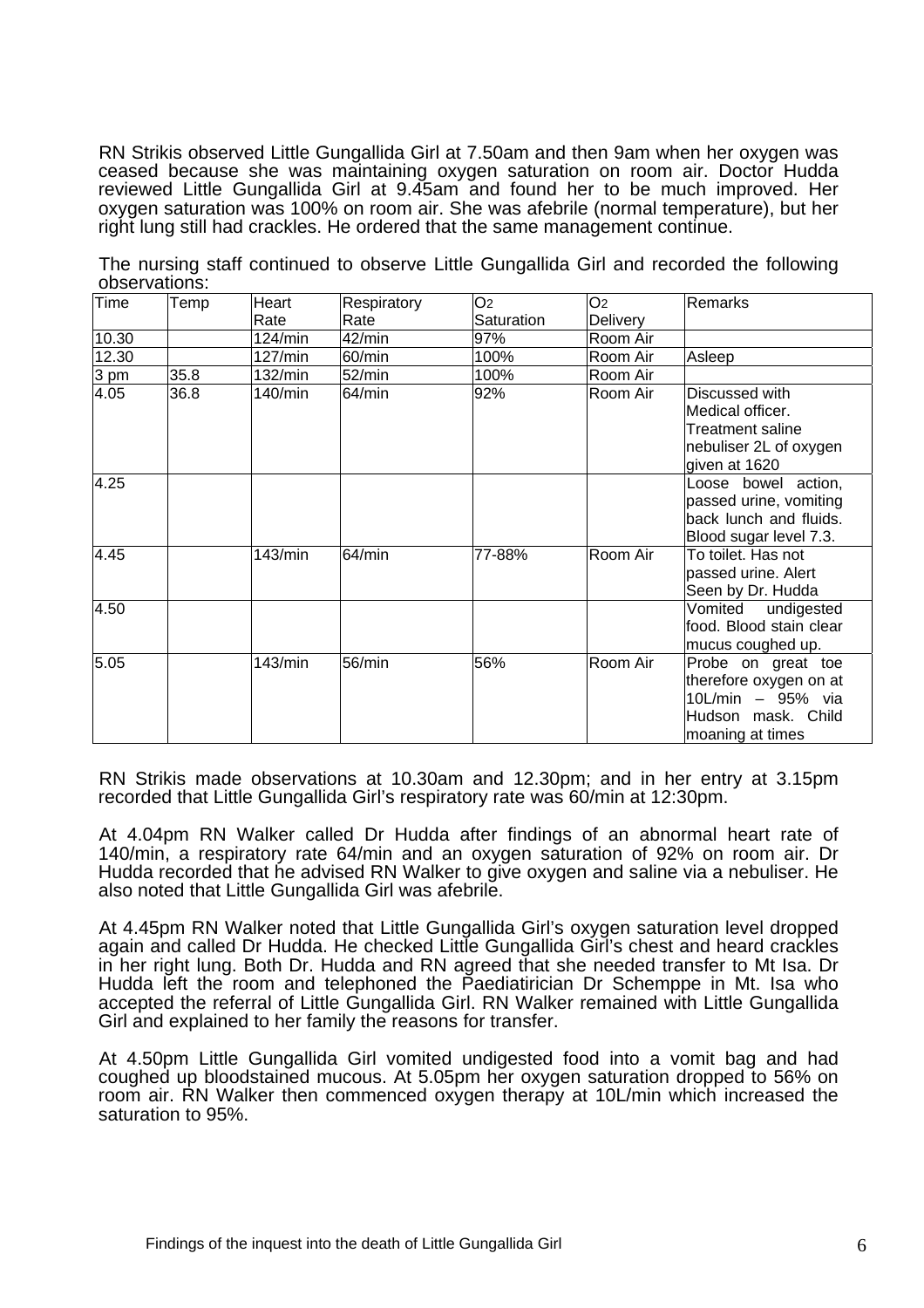At 5.15pm the RFDS on-call medical officer received a call from Dr. Hudda requesting the transfer of Little Gungallida Girl to Mt Isa Hospital. The record made by the on–call

- medical officer noted that:<br>• Little Gungallida Girl was a 4 year old girl who presented with rapid breathing
	- and reduced oxygen saturations the previous night;<br>She was diagnosed with right sided pneumonia and had responded to oxygen<br>and was commenced on IV antibiotics.
	- The child initially improved but approximately 10 minutes prior to the call, had desaturated during a vomit to a level of 60% oxygen saturation. This improved to 95% with 10L/minute of oxygen.
	- Dr Hudda reported that he had discussed the case with the on-call Mt Isa
	- Paediatrician who had accepted the child for admission.<br>Dr. Hudda requested that the child be transferred to Mt Isa as soon as possible.

Between 5.05 and 5.20 and after Dr Hudda had left the room Little Gungallida Girl vomited a pink stained mucus. Dr. Hudda was immediately called back and Little Gungallida Girl flopped on to the bed, copious clear and blood stained mucus came from her mouth and nose. She was immediately picked up and taken to the resuscitation room where resuscitation was commenced. At 5.20pm the RFDS on call medical officer activated the night crew for an urgent departure to attend Doomadgee Hospital. At 5.40 pm a further call was received from Doomadgee advising that Little Gungallida Girl had arrested and assistance was required urgently. The departure was upgraded to immediate. At 5.45 Little Gungallida Girl was intubated and at 5.50 Dr Hudda attempted to perform a tracheostomy. Resuscitation efforts proved futile and Little Gungallida Girl was pronounced deceased at 5.55pm. The RFDS aircraft which had begun to taxi in preparation for take off from Mt Isa was notified of the outcome.

The medical records do not fully record the reasoning underlying the decisions of Dr Hudda and therefore regard must be had to his evidence to complete the narrative.

The critical stages at which decisions were made about the management of the Little Gungallida Girl were on her admission to the hospital after presentation late on the night of 22 July 2009, and on review the next morning about 9am. The consensus of expert opinion was that any action taken beyond midday of the 23 July 2009 is unlikely to have effected the outcome. For example, if the decision was made to medically evacuate her in the early afternoon, she would not have reached Mt Isa Hospital and the higher level of care before her acute deterioration.<sup>[1](#page-7-0)</sup>

In his statement, Dr Hudda described his examination of Little Gungallida Girl on the night of her presentation as follows:

"*When I examined the child she was not distressed. She had only a slight temperature and although her respirations were high at 45 per minute they had come down from 60 per minute, which was what the triaging nurse had recorded. The child's heart rate had also settled down from the initial readings on being triaged. [Little Gungallida Girl's] oxygen saturations on two litres of oxygen were 100%. This was quite reassuring to me as two litres of oxygen is not very much. I suspected that the initial recordings of the oxygen saturations when [Little Gungallida Girl] was triaged (78% on room air) were probably due to a faulty machine, given the subsequent readings on only two litres of oxygen. The*  respiration rate and heart rate that I have recorded was my own personal *observation and clinical assessment. The recorded temperature and oxygen saturation on room air was information told to me by the nurse. The oxygen saturation on two litres of oxygen was information available from the monitoring equipment being used.*"

 $\overline{a}$ 

<span id="page-7-0"></span> $1$  Dr Brown: Reported dated 17/3/10 - para C1/ii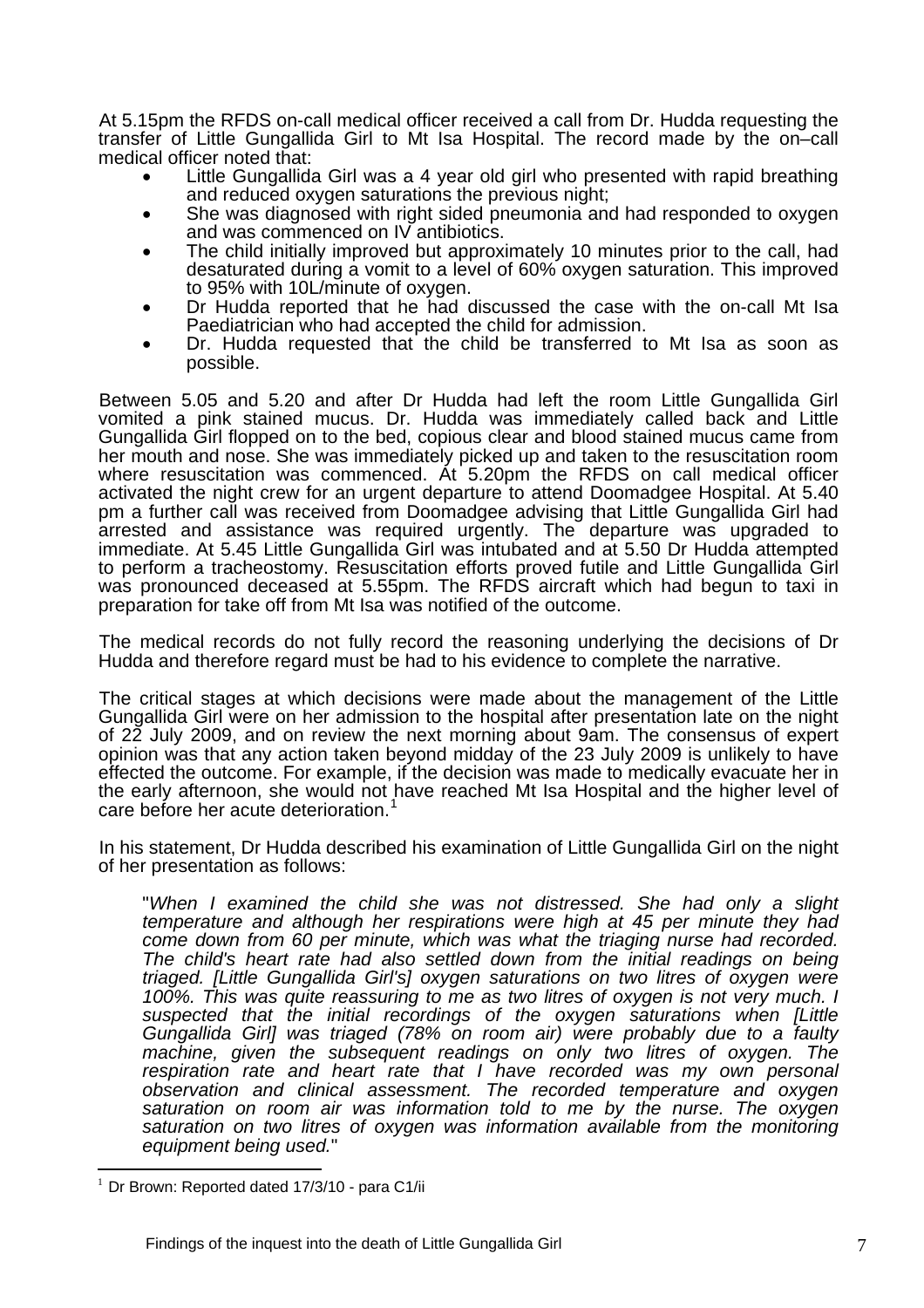As to his diagnosis and reasoning, Dr Hudda stated:

*"My diagnosis was of a respiratory tract infection. Thus I prescribed an antibiotic Ceftriaxone 500mg. I would have preferred to give the child Rulide for a respiratory tract infection but the hospital did not have any. I also prescribed ventolin for the respiratory wheeze I had detected and the steroid Redipred in case the child was asthmatic. I ordered intravenous fluids because [Little Gungallida Girl] was very dry, by which I mean she was dehydrated. I asked the nurses to give [Little Gungallida Girl] normal saline. However, I was told by one of the nurses that they did not have normal saline and only had saline with glucose. I do not recall which nurse told me that. Thus I ordered the saline with glucose for the child. I subsequently found out the next day 23 July 2009, on enquiring with another nurse, that the hospital did in*  fact have normal saline available. I thereafter prescribed normal saline for [Little *Gungallida Girl]."* 

Dr Hudda reported that he did not consider there was a need for medical evacuation that night as he had diagnosed a respiratory tract infection and his plan was to see how Little Gungallida Girl responded to antibiotics, intravenous fluids and ventolin via nebuliser. He planned to review her progress and decide whether to continue with the treatment or initiate some other course of action.

Dr Hudda also recalls that during the night he was informed by a nurse that the Little Gungallida Girl's heart rate had increased and he ordered administration of the ventolin cease because it can increase the heart rate. He ordered nebulised saline be given instead.

As to other opportunities for investigation and treatment, Dr Hudda reported:

"*With respect to the treatment initiated on the evening of 22 July 2009, although the hospital had x-ray facilities it did not have on staff a qualified x-ray technician to operate the x-ray machine. Thus I did not have access to x-ray films of the child's lungs which I would have liked to have had. Furthermore, while the hospital had an iSTAT machine for carrying out some blood test work I was informed by the nurse there were no more cartridges available to use in the machine. I would have ordered a full blood count and full electrolyte count had the iSTAT machine been capable of use, but in the circumstances could not do so. This is a fairly standard investigation on admission to hospital. The inability to do the test however, did not cause me to consider I ought to transfer the patient to Mt Isa as her clinical presentation did not indicate to me that the tests were essential. I did not order blood samples to be taken for septic screening because [Little Gungallida Girl] did not have a high temperature and did not have the appearance of being septic*."

Dr Hudda next reviewed the Little Gungallida Girl at 9.45am the next morning. In his statement, Dr Hudda reported:

"*Following my review of [Little Gungallida Girl] I believed that she had improved overnight because she was afebrile. Her oxygen saturations that morning had been recorded as 100% on room air so as that if the machine reading of 78% on room air was accurate, that problem had resolved. In any case, the patient now had perfectly satisfactory oxygen saturations. Also, [Little Gungallida Girl] was quite happy that morning in the ward; she was watching television and was not distressed. She still had crackles in the right lung but you would not expect that to resolve overnight. She appeared to have slept overnight and her pulse rate had come down. The respiratory rate was still high but overall was less than what it had been during the night. I cannot now specifically recall whether I personally did a count of the respiration rate that morning or determined that information from the chart where it had been regularly recorded by the nurses. I believe that I probably did check the*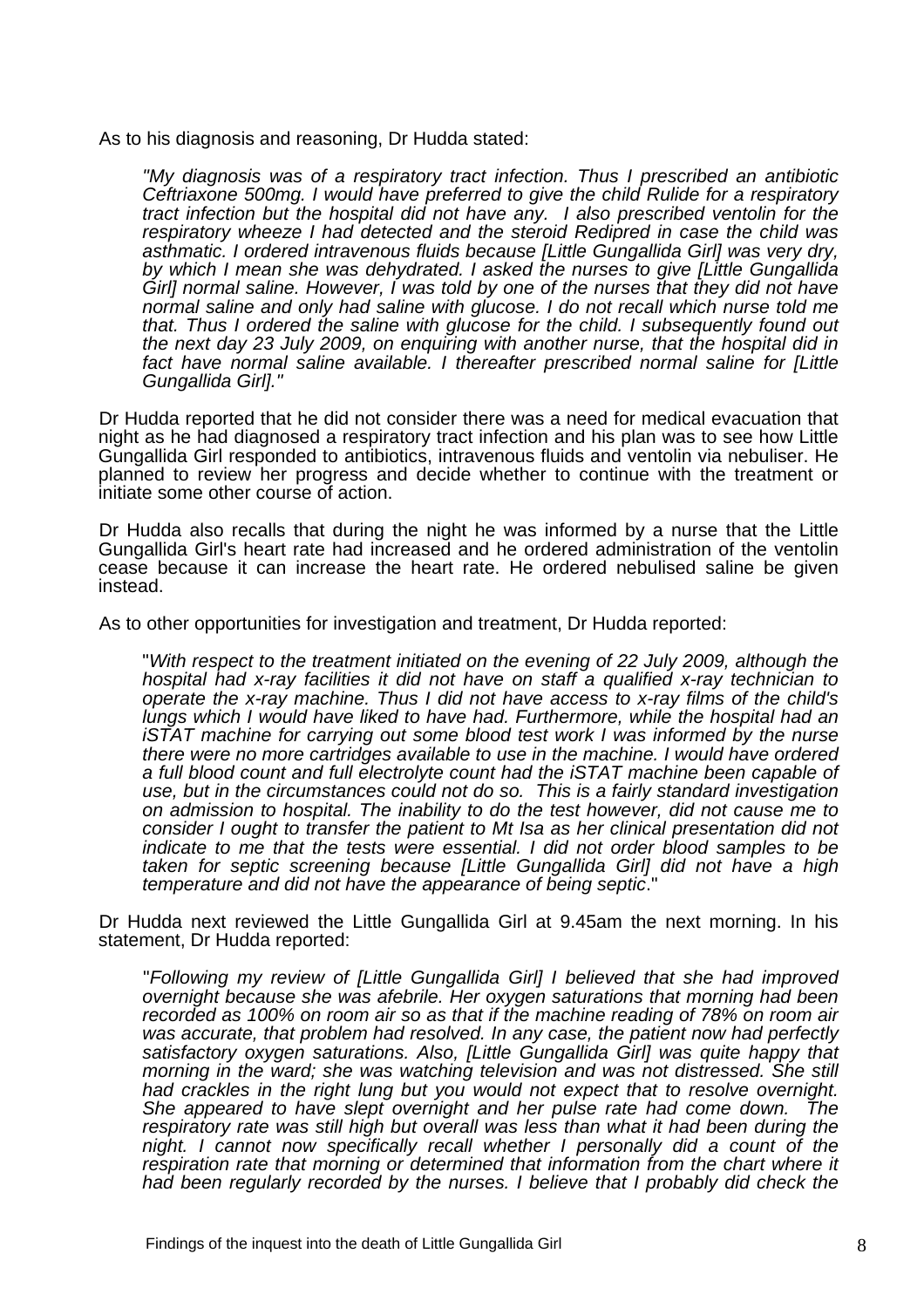*respiration rate myself but I have not recorded it in my note. In any case as I believed that [Little Gungallida Girl] had improved overnight with the treatment, my plan for the day was to continue that same treatment and monitor her to see if she continued to improve."*

Dr Hudda then accounted for his activities during the balance of that morning and the early afternoon:

*"I recall that after I reviewed [Little Gungallida Girl] I had very many patients to attend to. I recall dropping in to see her around 2pm after lunch. She appeared to be comfortable and was watching television with a friend. In the early afternoon I attended a public meeting for a couple of hours with the Director of Nursing and some Police Officers. The public meeting was to discuss issues regarding the Swine Flu. I attended that meeting which was in front of the hospital grounds for a couple of hours. I then returned to the hospital. It was on my return I was advised that I needed to see [Little Gungallida Girl]."* 

Finally, in relation to the deterioration of Little Gungallida Girl, Dr Hudda reported:

"*I ultimately made the decision to transfer [Little Gungallida Girl] to Mt Isa Base Hospital after I was informed by the Nursing Sister at around 1605 hours that her oxygen saturation had come down to 92%. I telephoned Dr Schempp, the paediatrician at Mt Isa Base Hospital and she agreed to accept the child. I then rang the RFDS to make arrangements for the transfer. I was on hold with the RFDS for a time because they were busy and had another patient to collect from, I think, Normanton. I recall that the RFDS said that they would pick that patient up first and then come to Doomadgee to pick up [Little Gungallida Girl]. Once the RFDS had agreed to pick up the child, I went to tell her grandmother about the transfer and was introduced to the grandfather, Athol Walden. It was after I left the ward and was heading to my office that I heard one of the nursing sisters calling my name. I returned to ward and saw that [Little Gungallida Girl] had deteriorated significantly. I think the nursing sister told me that [Little Gungallida Girl] had vomited and inhaled the vomit. I have described in my earlier statement to the Coroner the subsequent unsuccessful attempts made to resuscitate [Little Gungallida Girl]."*

During the course of the hearing, there was no challenge to the narrative provided by Dr Hudda. However, issue was taken with his clinical judgements and decisions.

#### **Expert Review of Clinical Management - Medical**

*Dr Anthony Brown*, a specialist in Emergency Medicine, provided a report dated 17 March 2010. Dr Brown's report was provided prior to the provision of a comprehensive statement by Dr Hudda. The initial brief to Dr Brown included a statement taken by a police officer. His later more comprehensive statement was clearly prepared with a greater focus on clinical detail.

Dr Brown reported that Little Gungallida Girl was seriously ill on presentation on the night of 22 July and while Dr Hudda made a reasonable presumptive diagnosis of respiratory tract infection and initiated appropriate treatment, he should have sought immediate paediatric advice and commenced arrangements for transfer to Mt Isa at first light where a higher level of investigation and care was available in the event of further deterioration. In support of his opinion, Dr Brown referred to the seriously abnormal vital signs at presentation which persisted during the night. Dr Brown also placed considerable of reliance on the fact that 1/2 hourly observations were initiated overnight and that this equated to the level of monitoring provided to a patient in intensive care. He inferred that this was a measure of the seriousness that Dr Hudda attributed to her condition. Dr Brown reasoned that if the Little Gungallida Girl needed intensive care, she should have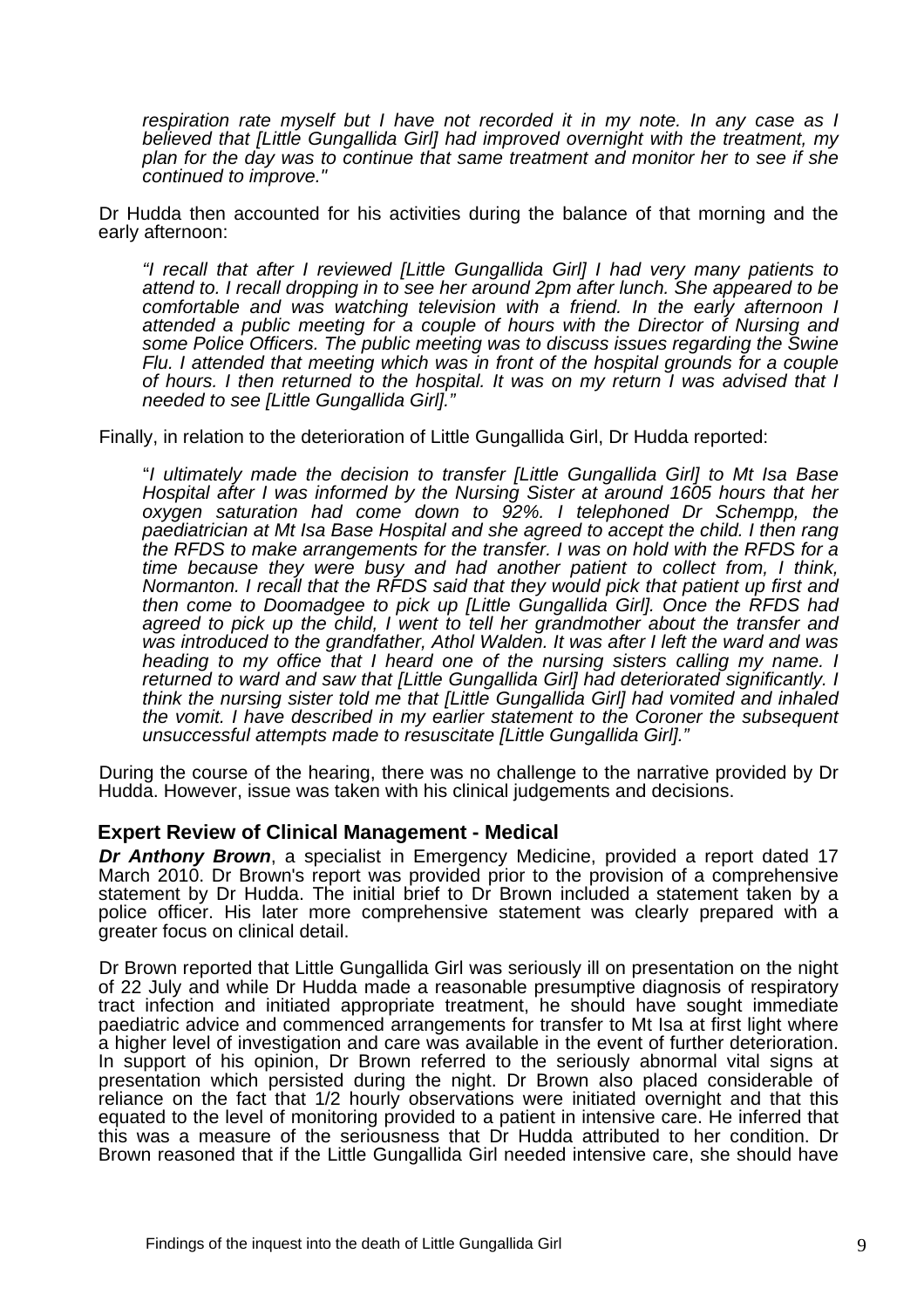been transferred at first light. On this last point, the evidence is that the nursing staff made the decision about the frequency of clinical observations, not Dr Hudda.

Dr Brown also reported that once Little Gungallida Girl collapsed and went into cardiorespiratory arrest, it would have been an enormous challenge for any doctor, even one experienced in paediatrics, to have managed her successfully. In support of this opinion, Dr Brown noted:

"*The overall survival rate of inhospital paediatric arrest event at the highest levels of care such as at a University affiliated teaching hospital is recognised to be less than 26% at best; that is 3 in 4 children who go into cardiac arrest would not survive.*"

It will be recalled from the clinical narrative, Dr Hudda attempted to perform a tracheotomy, and from the autopsy findings, the incorrect placement of the endotracheal tube is likely to have caused the lungs to collapse. Dr Brown reported that this procedure is technically demanding and he would not expect Dr Hudda to have the skill to do an emergency cricothyroid incision/tracheostomy, 'as few doctors have any practice or skill in this procedure'. Clearly, the attempt to perform this procedure was as a last resort.

During examination by Mr Diehm of Counsel for Qld Health, Dr Brown made a number of important concessions relevant to his opinions. Firstly, Dr Brown acknowledged that the subjective appearance of a child was an important clinical indicator of wellbeing, equally important as the vital observations. If Little Gungallida Girl did not appear ill, the nursing and medical staff may reasonably conclude that retrieval was not necessary. Secondly, Dr Brown acknowledged that there was a reduction in the frequency of observations from 1/2 hourly to hourly and then every 2 hours following a trend of improvement in some of her vital observations from the night of her admission to early following afternoon. Thirdly, an important indicator of improvement was the reducing need for supplemental oxygen till she saturated adequately on room air the next morning. Fourthly, although reluctantly, Dr Brown also accepted that Dr Hudda might reasonably conclude that the clinical improvement affirmed his diagnosis and treatment plan. Finally, when referred to the opinion of Dr Slaughter that it was reasonable to continue care at Doomadgee Hospital, Dr Brown maintained his view that the Little Gungallida Girl should have been transferred to Mt Isa. However, he stated that 'both of these attitudes are correct' and both views 'have merit'. In effect, Dr Brown accepts that there is a legitimate difference of medical opinion about how Little Gungallida Girl should have been managed, but neither view is incorrect.

*Dr Slaughter*, a Paediatrician, provided a report dated 28 June 2010 and gave evidence at the inquest. He reviewed the medical evidence and concluded that on the night of 22 July, the overwhelming feature of her presentation was marked rapid breathing and localised auscultatory signs of crepitations (crackles on inhalation) suggestive of pneumonia. The absence of a fever did not preclude pneumonia given that she presented with a history of fever. Dr Slaughter considered it reasonable for Dr Hudda to proceed on the basis that Little Gungallida Girl suffered from pneumonia and the administration of a broad spectrum anti-biotic was consistent with the clinical practice of a medical practitioner trained as a general practitioner. As to the review of Little Gungallida Girl the next morning, Dr Slaughter noted the clinical improvement reflected in the vital observations, in particular, the respiratory rate had fallen to 42 breaths per minute at 9am and she was saturating on room air. He concluded that it was reasonable for Dr Hudda to consider his therapy responsible for the improvement and that the clinical course was consistent with his diagnosis.

Finally, Dr Slaughter reported that there were clinical features that would, to a Paediatrician in contrast to a General Practitioner, raise the potential of a cardiac cause to the illness. The auscultatory findings (lung crackles) of pulmonary oedema, the rapid breathing and the absence of fever may have suggested a cardiac cause. He also observed that the frothy blood sputum just prior to cardiac arrest was strongly suggestive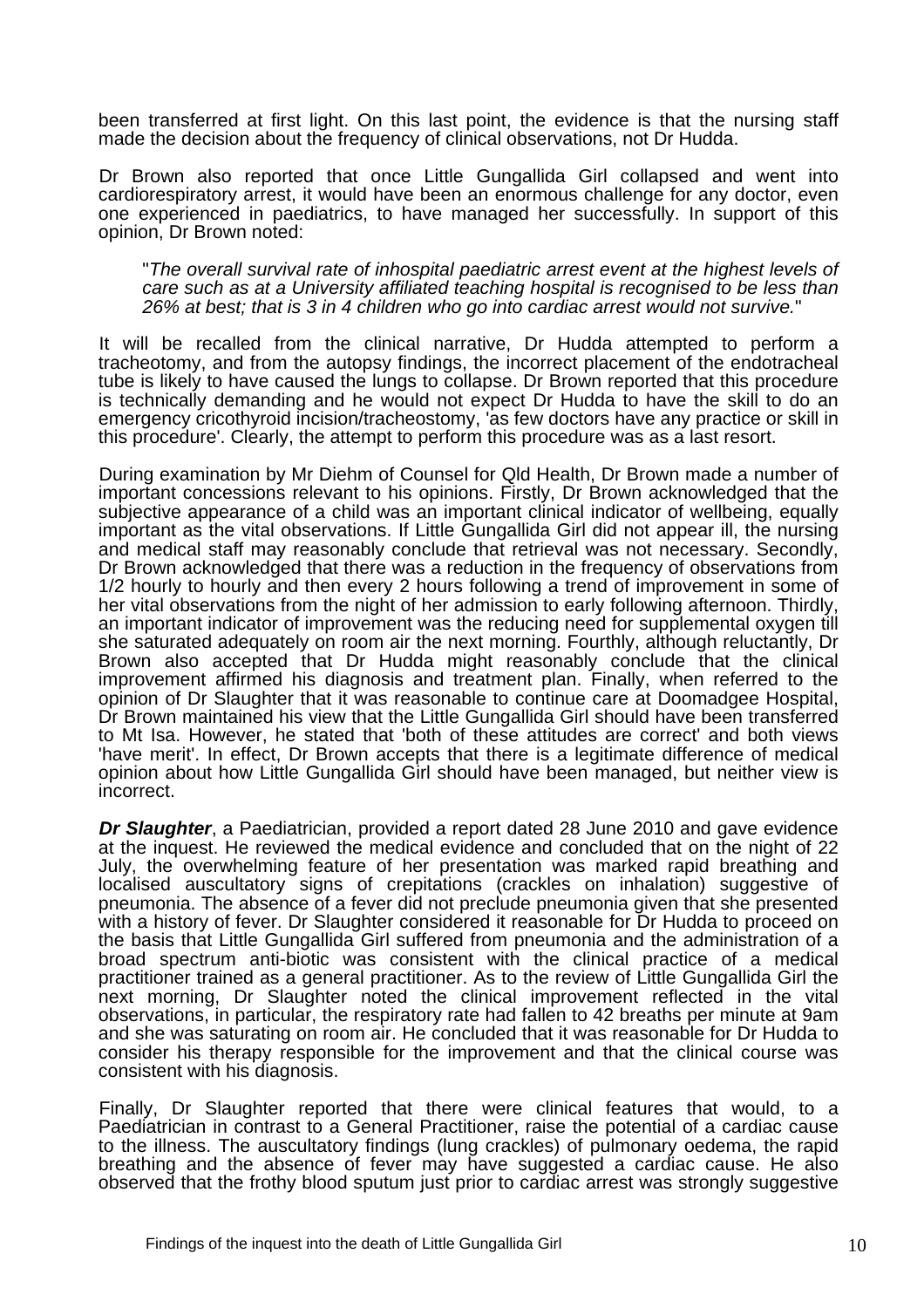of acute pulmonary oedema. Dr Slaughter emphasised that his was the opinion of a Paediatrician and he was not surprised that Dr Hudda as a general practitioner had not considered a cardiac cause to her illness. Dr Slaughter also reported that it was survival of the Little Gungallida Girl in Mt Isa Hospital would also have been improbable.

In a further report (Ex D10), Dr Slaughter expressed the view that it was not appropriate to arrange a medical retrieval in light of the clinical improvement on the morning of 23 July and that her sudden deterioration in the late afternoon was unexpected. He expanded on his view that retrieval to Mt Isa is unlikely to have affected the outcome, stating that even in paediatric intensive care units the outcome of such severe deterioration and cardiac arrest is bleak. Many patients who suffer cardiac arrest under these circumstances either die or suffer permanent injury. It will be recalled that Dr Brown offered the same opinion.

During the course of his evidence, Dr Slaughter said that at the time of admission of Little Gungallida Girl, he would not expect to be called in his capacity as a Paediatrician. The presentation of probable pneumonia is a common encounter and capable to management by a general practitioner. Further, if he had been contacted the next morning, in light of the clinical improvement in Little Gungallida Girl including the fact that she was comfortable, sitting up watching television; he would have advised continuation of the treatment plan and would not have considered transferring her.

*Dr Cameron Ward*, Paediatric Cardiologist, provided a report dated 11 July 2010 and gave evidence at the inquest. He reviewed the medical evidence and concluded that Dr Hudda's diagnosis of respiratory tract infection was 'entirely appropriate'. Dr Ward placed great emphasis on the value of a subjective assessment about the wellbeing of children, whether at a nursing level or a consultant medical level: " In paediatric medicine ... much emphasis is placed upon whether the patient looks sick". Dr Ward made reference to many instances in the medical records and the statements of nursing staff suggestive of the fact that Little Gungallida Girl was not acutely unwell. He concluded that there was no justification to transfer her in the middle of the night, nor the next morning when she was reviewed, particularly in light of her apparent improvement.

#### **Expert Review of Clinical Management - Nursing**

Dr Brown also considered and commented on the adequacy of nursing provided to Little Gungallida Girl during her presentations prior to admission. Dr Brown expressed the view that appropriate investigation and care was provided by nursing staff on review of Little Gungallida Girl on 19 July. However, he considered the nursing review on 21 July was inadequate as it appeared to be only a temperature check. He suggested nursing staff failed to recognise the purpose of a health check and that vital signs and observations should be taken as a minimum. Dr Brown was similarly critical of the nursing review on presentation of Little Gungallida Girl on the afternoon of 22 July, stating that although the temperature was raised, this was the third presentation and it warranted referral for a medical review.

Both presentations involved review by EEN Kennard. At the time of Dr Browns report, he had EEN Kennard's statement to police. At the time of providing her statement, both EEN Kennard and the interviewing police officer are unlikely to have appreciated that her involvement in the care of Little Gungallida Girl would be subject to scrutiny. A more comprehensive statement (dated 12 August 2010) was subsequently prepared with greater emphasis and more detail on the clinical management of Little Gungallida Girl. The subsequent statement also provided additional information not recorded in the patient charts. EEN Kennard also gave evidence at the inquest.

In her most recent statement, EEN Kennard set out the working arrangements that were implemented at the Hospital to screen people presenting with flu like symptoms in the context of a heightened state of alert for swine flu. Due to the staff levels and numbers of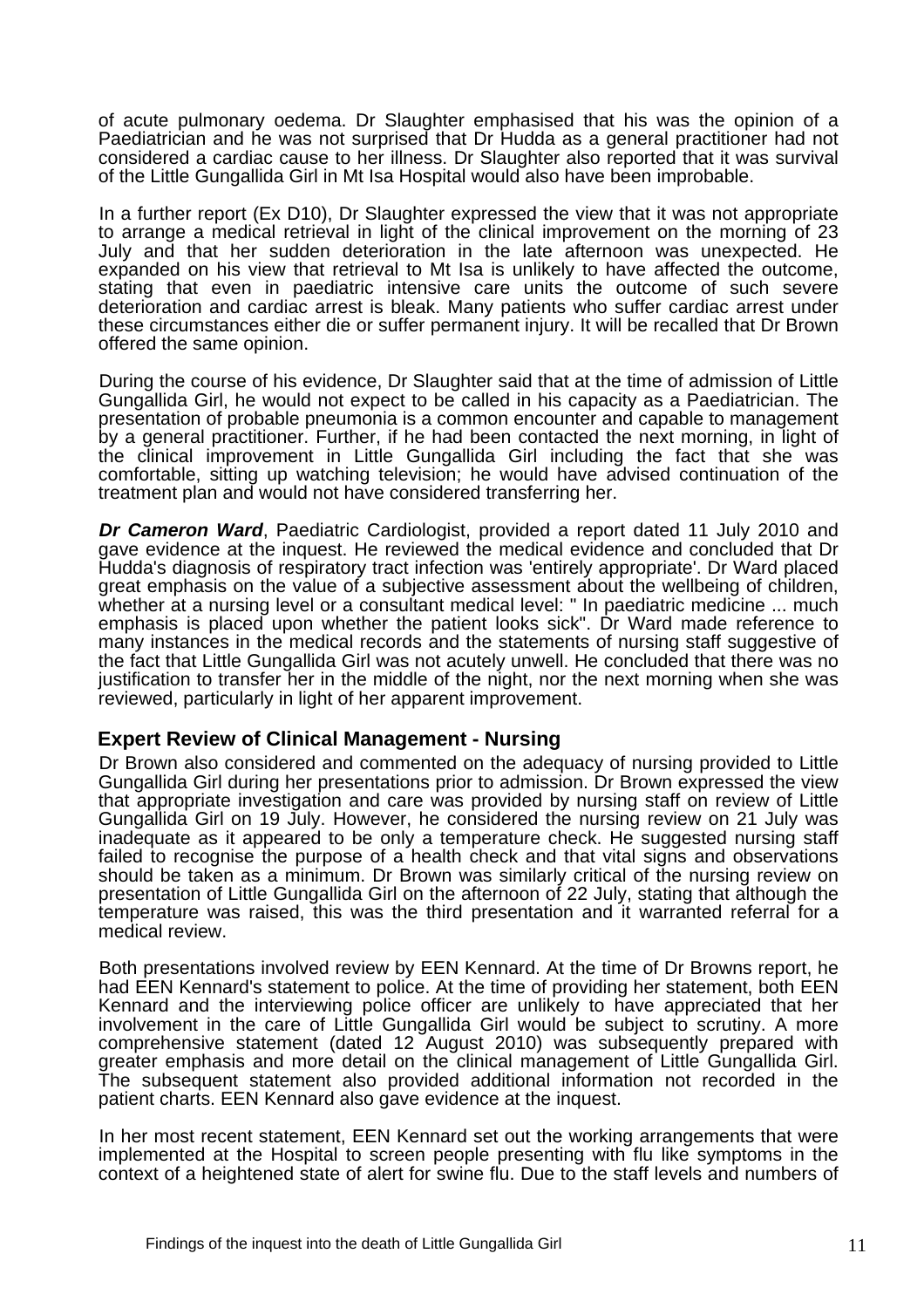presentations, nursing staff only had a limited opportunity for triage, just enough time to conduct a temperature check and provide some information about H1N1. People with symptoms warranting review by a registered nurse were referred on. I note this course was followed on the first presentation on 19 July. It also accords with evidence heard during the inquest about arrangements during the same period at hospitals elsewhere including Brisbane.

On the occasion of the review of Little Gungallida Girl on 21 July, EEN Kennard took her temperature and (although unrecorded) she observed her during the presentation. She had not deteriorated since review on 19 July and her appearance was consistent for a child with a cold or flu. She did not have difficulty breathing and appeared no worse than when reviewed by a registered nurse on 19 July. Panadol was given for the temperature.

EEN Kennard stated that in addition to taking the temperature of Little Gungallida Girl on presentation on 22 July, she looked her over to assess her condition. EEN Kennard reported she did not appear any worse than she had done the previous day. She did not notice any distress or difficulty breathing. Although she was quiet, she did not appear lethargic or lacking in energy.

During examination by Counsel for Ms Kennard, Dr Brown accepted as 'absolutely correct' that the swine flu protocol may have only required an EEN to conduct a temperature check, to provide Panadol if there were no other cold or flu symptoms and to swab for swine flu. He also accepted that it was important to visually assess the appearance of the child in relation to general wellbeing and that basic respiratory functioning might be checked in the same manner. Dr Brown also accepted that in the context of staffing levels at Doomadgee and during the heightened state of swine flu alert, not every presentation with a temperature could be seen by a registered nurse. Referral was a matter of judgement for an experienced Endorsed Enrolled Nurse. Dr Brown acknowledged that although desirable, it was understandable if workload did not permit comprehensive notes to be recorded for routine health checks.

On completion of examination by Counsel for Ms Kennard, Dr Brown conceded that in light of the additional information, an acceptable level of nursing care was provided. He also appeared to withdraw from his position that a referral to a medical officer was necessary on the third presentation. This view of his appeared to be attributable to a matter of personal preference and not attributable to any particular clinical standard.

Dr Slaughter addressed the issue of adequacy of nursing in his report, concluding that appropriate clinical evaluations were conducted during the nursing reviews on 19, 21 and 22 July. It is also important to note that all the experts placed considerable emphasis on the importance of the appearance of a child as an indicator of wellbeing when making clinical decisions.

Each of the nurses involved in the care of Little Gungallida Girl were appropriately qualified and experienced in providing care and treatment in rural and remote locations, including indigenous communities. Although initially critical of the quality of nursing care provided on two presentations of Little Gungallida Girl (21 and 22 July), when presented with a more complete clinical narrative, Dr Brown did not maintain his criticism.

Finally, even if there was evidence to suggest that the nursing reviews were inadequate, and I find there is no such evidence, it is clear that a more comprehensive nursing evaluation and referral to Dr Hudda would not have affected the decisions made by Dr Hudda about paediatric review or medical evacuation.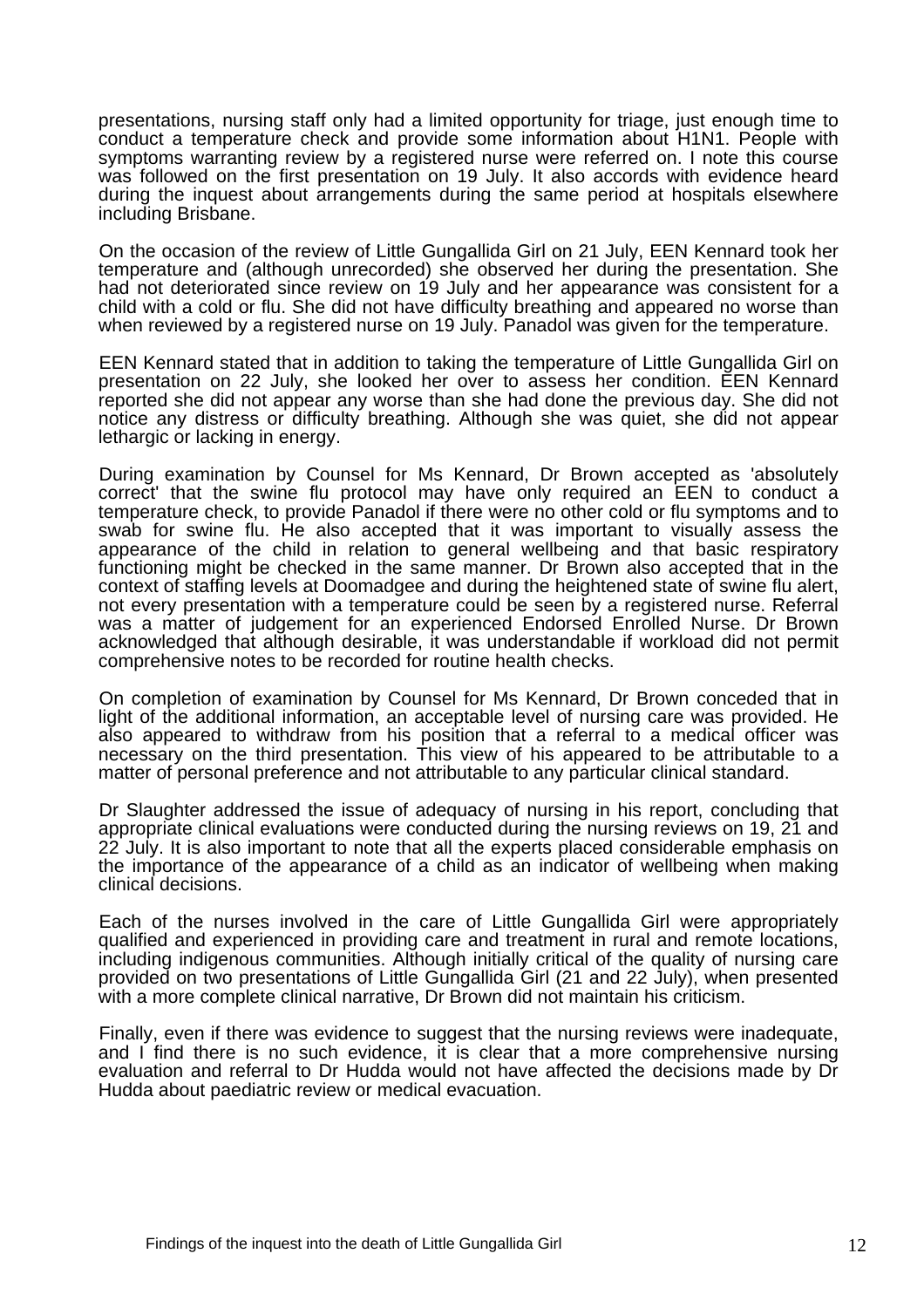## **Other Matters**

Although the central focus of the coronial investigation including this inquest was the quality of care and treatment provided to Little Gungallida Girl at Doomadgee Hospital, other matters came to light that warrant mention in these findings.

## **Root Cause Analysis**

The Mt Isa Health Service District commissioned a Root Cause Analysis (RCA) on 4 August 2009 and the RCA team completed its report on 18 September 2009. The RCA carefully reviewed the clinical management of Little Gungallida Girl, identified opportunities for improvements in the quality of health service and recommended action to exploit those opportunities. In light of my earlier findings about manner and cause of death, the matters that are the subject recommendations would not have affected the outcome. Notwithstanding this fact, the recommendations remain important to the improvement of medical services at Doomadgee. Most of the recommendations have been partially or fully implemented. The recommendations include:

- 1. Review of the use of the Primary Clinical Care Manual (PCCM) to ensure better use as a clinical standard by medical officers and nurses;
- 2. Better orientation of medical officers and nursing staff prior to commencing duties on a range of subjects including service capability, fatigue risk management, the PCCM and emergency life support skills;
- 3. As to the level of paediatric experience and emergency skills;
- 3.1. An analysis of the rural sole practitioner GP be undertaken to determine minimum threshold credentials required to fulfil the role to assist in recruiting;
- 3.2. Medical officers serving rural and remote communities have current training appropriate to the position such as Pre Hospital trauma Life Support, Emergency Management of Severe Trauma, or Paediatric Advanced Life Support. They must also have Basic Life Support/Cardiopulmonary Resuscitation as an absolute minimum.
- 3.3. Consideration be given to services offered by Australian College of Rural and Remote Medicine as a first choice locum rural general practice relief services.
- 4. To heighten staff awareness of abnormal paediatric vital signs and act as an early warning tool, a clinical assessment and treatment form for children be devised and implemented with assistance from the Office of Rural and Remote Health incorporating the type and frequency of observations and triggers for medical officer review.
- 5. Develop a district protocol and criteria for escalation of cases to the District Paediatric specialist for all paediatric admissions to district hospitals.
- 6. Develop a district procedure that mandates the review of medical records for all paediatric re-presentations by a Paediatrician and mandatory handover to the local medical officer by the next day of all overnight paediatric presentations seen by registered nurses;
- 7. Review of IV fluids used on children with a view to removal of 3% Glucose and 1/3 Sodium Chloride as an available IV solution;
- 8. Review of District procedures to exclude Enrolled Nurses from assessing outpatients as primary providers and to cease the practice of 'temperature checks'.

I am satisfied that Mt Isa Health Service District has comprehensively reviewed the circumstances surrounding this death, fully explored what opportunities may exist to improve the quality of health care and taken the necessary action to implement the recommendations arising from that review.

## **Engagement with Next of Kin**

The sudden and expected death of a young child is always tragic. The tragedy is compounded when the child dies following presentation or during admission to hospital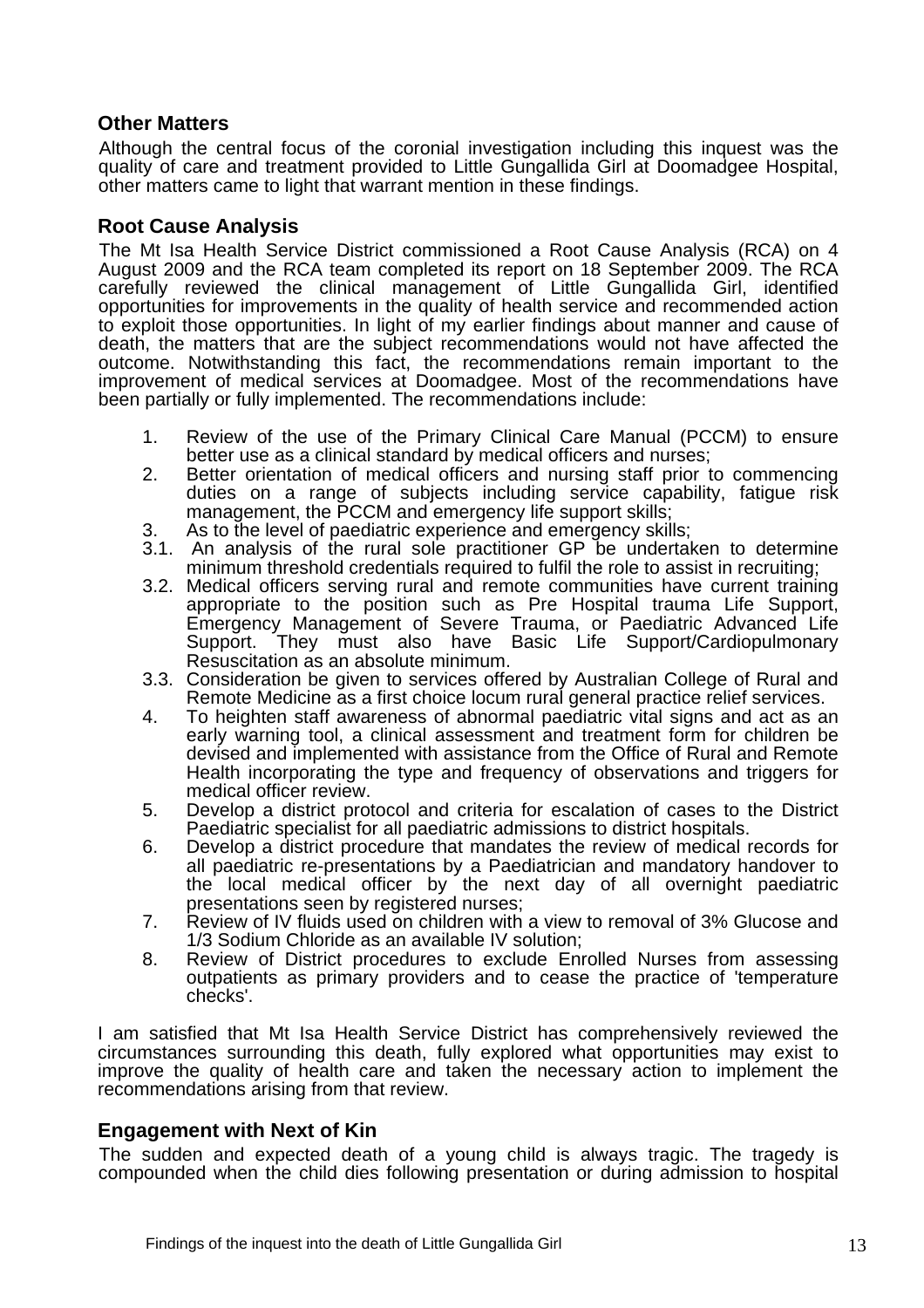with what is thought to be a basic health complaint such as a common cold or flu. The community rightly has high expectations of our nursing and medical professionals. The tragedy is compounded by the huge gap between the expectation of treatment and recovery, and the outcome. Emotions are understandably high. In the immediate aftermath, there is limited information available. There is concern on the part of family and friends about the reliability of the initial sources of such information. There is concern that the information might be tailored or influenced by self interest. Family and friends have difficulty, particularly when grieving, understanding the complexities associated with the cause of death and its relationship to the treatment provided. Suspicions readily develop. These are all experiences that may occur anywhere in community, in city, rural and remote locations.

The difference at Doomadgee is that it's an indigenous community with a culture markedly different from those providing the medical services and seeking to engage with the family in the immediate aftermath of a death to explain the death and address these feelings. Other than hearing from the Forensic Pathologist who visited Doomadgee and met with the family shortly after an autopsy to explain his preliminary findings, the Walden family did not trust and declined the opportunity to meet with representatives of Qld Health. They preferred to await the outcome of the coronial investigation.

The question must be asked: What can be done to improve situations like this in indigenous communities?

A starting point might be how death is communicated to next of kin and dealing with the initial questions that inevitably follow.

At the inquest and through their Counsel, the Walden family expressed concerns about how the fact and circumstances of death were communicated to them. That issue was unable to be explored further. An issue arose about the extent to which Qld Health was in a position to respond to their allegations, the issue not having been the subject of witness statements prepared and distributed prior to the hearing. Fortunately, it did not become necessary to take evidence on the point as Counsel for Qld Health indicated that Qld Health would develop a protocol to guide health workers with this duty in a culturally sensitive and appropriate. A letter from Dr Michael Cleary, Deputy Director General of Health dated 26 August 2019 was tendered in evidence. Dr Clearly reported:

"*The culturally sensitive issues that surround the death of a loved one in an Aboriginal or Torres Strait Islander community are complex and vary between communities. Clinical staff are aware of the need to manage these circumstances in a sensitive manner and that communication with family members is critical."*

A comprehensive statewide guideline that specifically describes how a clinician may best respond to the complex and sensitive issues that surround the death of a loved one in an Aboriginal or Torres Strait Islander community has not been developed by Queensland Health. With the recent endorsement of the Queensland Health Aboriginal and Torres Strait Islander Cultural Capability Framework 2010 - 2033, the Aboriginal and Tones Strait Islander Health Branch plans to develop a series of underpinning guidelines that support clinical staff to provide culturally sensitive health services.

Within this context it is appropriate that Queensland Health develop a specific guideline which deals with the cultural sensitivity issues surrounding the death of a person in an Aboriginal and Torres Strait Islander community and the communication that may follow with families. I will request that the Aboriginal and Torres Strait Island Health Branch develop this guideline."

It may also be that the open disclosure process, a process that encourages frank and full disclosure to family of the findings of an internal review of clinical management, needs reworking or adaptation for use in indigenous communities to make it culturally